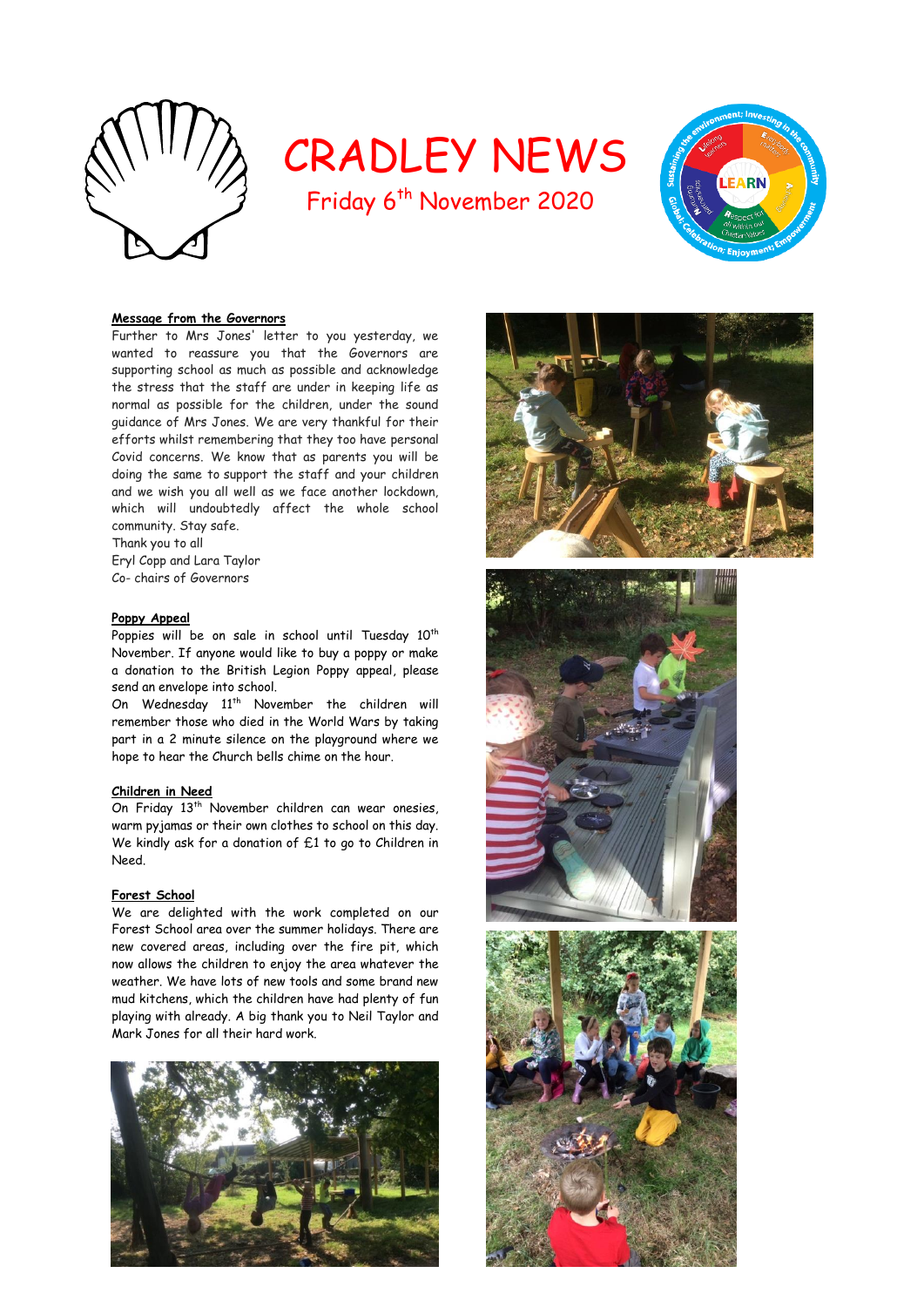## **Food Bank**

Thank you to everyone who donated to the Harvest Foodbank appeal. We will have a box outside the main door for regular donations plus any items you can kindly donate to their Christmas Appeal. Thank you for your support.



#### **FOCS News**

The children's Christmas card templates have now come home. Every order placed raises money for the school, so please place your orders as soon as possible.

Please check your child's name and class is correctly spelt.

We have been assured by Class Fundraising that our orders will be met during lockdown, but we must meet our deadline so we can have the cards printed this month. So if you could bring your orders in the envelope provided this week please, and at very latest by Tuesday 10th November.

Apple Juice is now for sale from reception on a first com first served basis.

Thank you to everyone who brought in donations for the Rags2Riches recycling scheme this week, we raised £31.52 for school!

Thank you everyone for all your support.

#### **Nursery**

This week in Nursery we have enjoyed exploring our new theme for this term 'Wild Animals'. We have enjoyed exploring our new jungle corner in Nursery that has been turned into a den for everyone to play inside. On Tuesday we made paper parrot plates with Charlie, using lots of bright coloured feathers. On Wednesday we

enjoyed a little African music session, we all joined in with playing the musical instruments and listened to

some jungle music. On Thursday we changed our theme to a firework day! We enjoyed making our own firework pictures using different materials and used glitter to decorate them. We also talked about the importance of staying safe around fireworks and bonfires with Lauren. We finished off our first week back with cooking with Katrina on Friday where we made giraffe biscuits. We also say welcome to Katie and Sian who join us on placement from University of Worcester for the next 7 weeks.





#### **Lunches**

Hot dinners are now available to order alongside packed lunches via Black Pepper, please click on the following link for the new menu: [https://c8b90f34-40f6-41a9](https://c8b90f34-40f6-41a9-a4530c6d86715abf.filesusr.com/ugd/21fe6b_0b0a1d0b92194defbfebfe00a24f7a52.pdf) [a4530c6d86715abf.filesusr.com/ugd/21fe6b\\_0b0a1d0b](https://c8b90f34-40f6-41a9-a4530c6d86715abf.filesusr.com/ugd/21fe6b_0b0a1d0b92194defbfebfe00a24f7a52.pdf) [92194defbfebfe00a24f7a52.pdf](https://c8b90f34-40f6-41a9-a4530c6d86715abf.filesusr.com/ugd/21fe6b_0b0a1d0b92194defbfebfe00a24f7a52.pdf) 

## **Attendance**

Well done to Class 5 who had 99.42% attendance this week. They get to look after Alfie the Attendance Bear next week. Please can we remind parents that late arrivals after the registers close at 8.55am count as a missed morning session and are included in attendance figures.

**Class 1 – 97.37% Class 2 – 96.45% Class 3 – 96.04% Class 4 – 96.64% Class 5 – 99.42% Whole School – 97.21%**